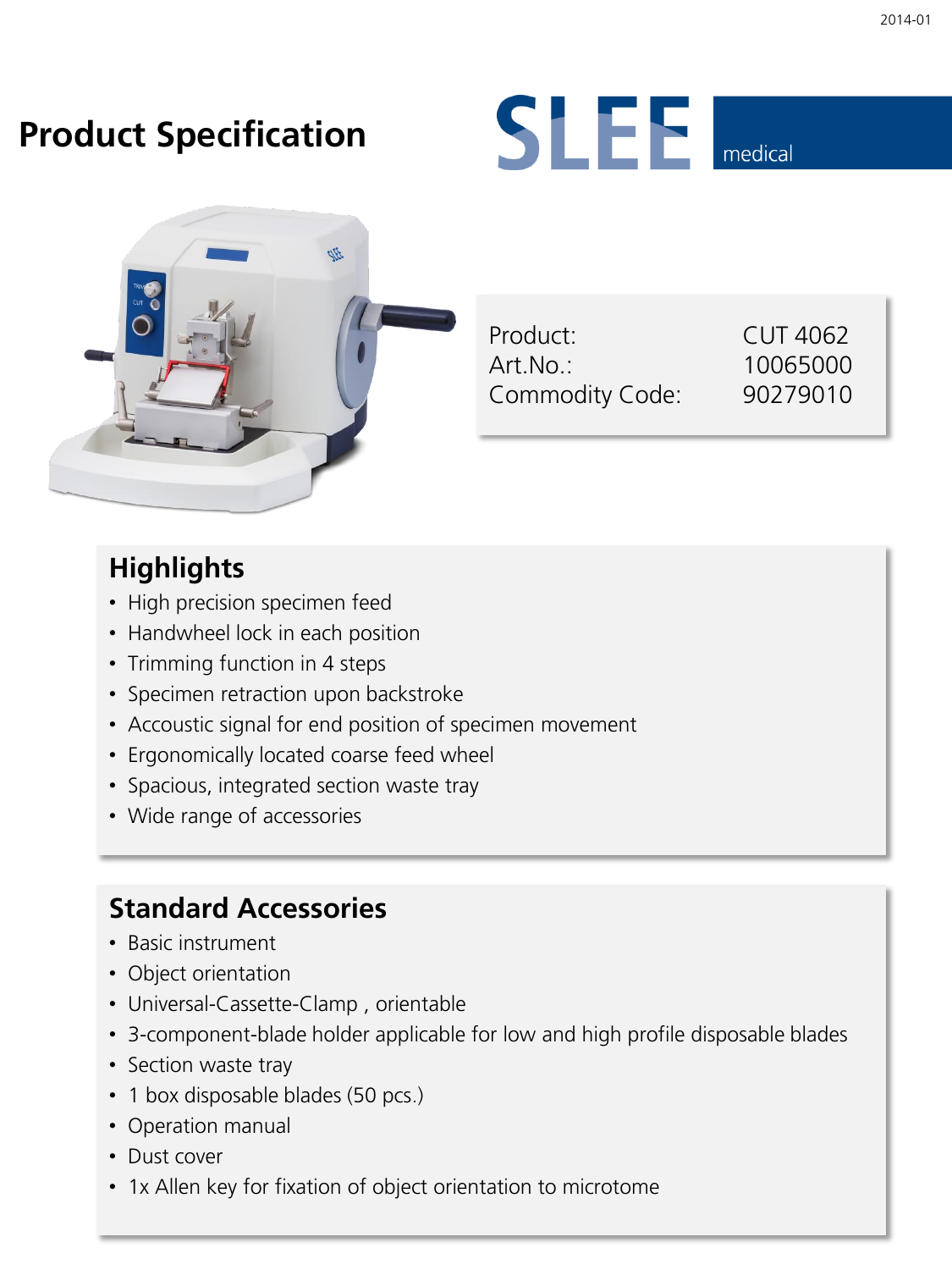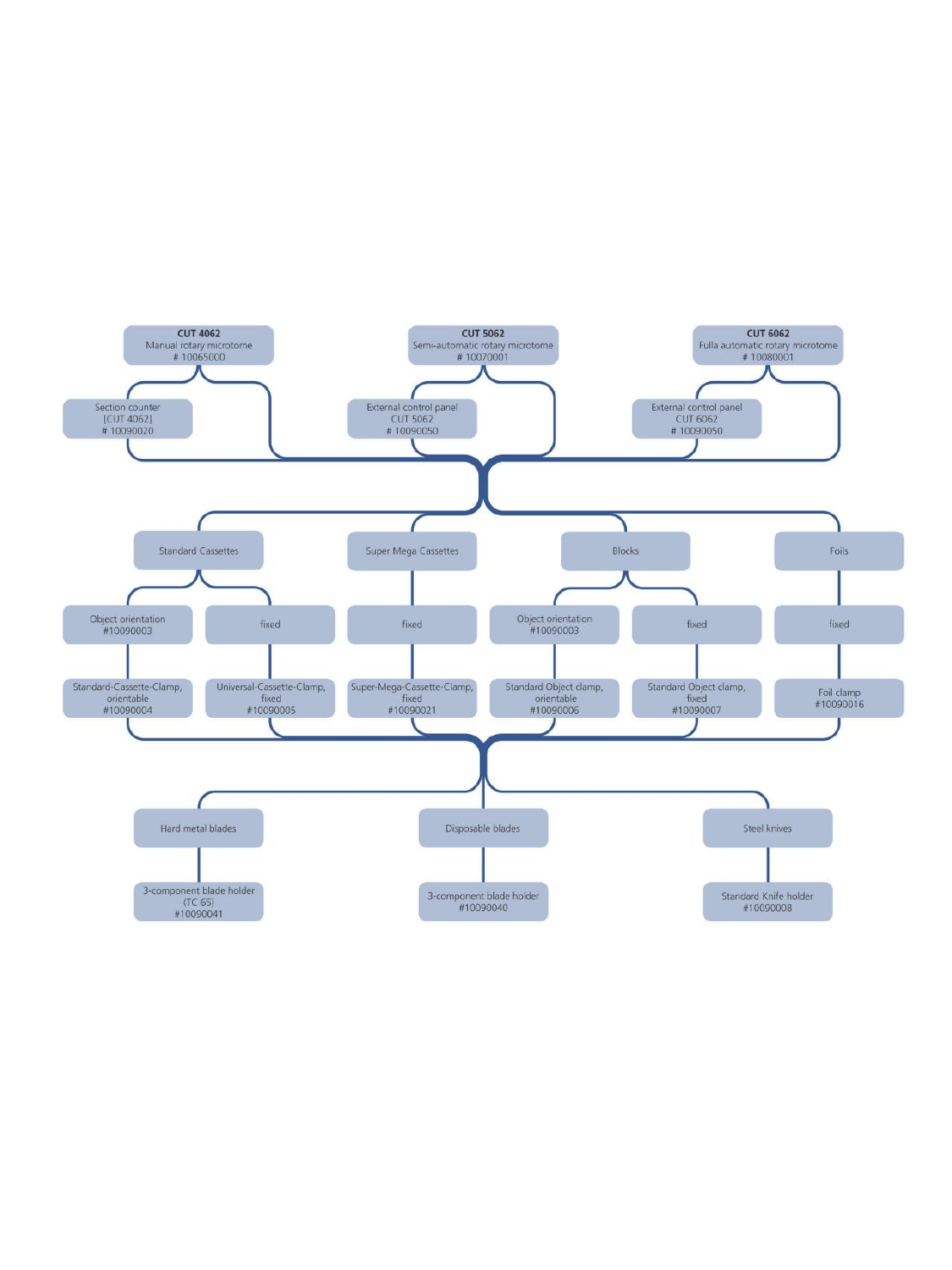# **SPECIFICATIONS**

Operating temperature range:  $+10 \degree C$  to  $+35 \degree C$ Temperature range during storage:  $+5$  °C to  $+55$  °C Relative humidity: max. 80% non condensing Humidity during storage: < 8% (1) According to IEC 1010, EN 61010

Section thickness setting range:  $0.5 - 60 \mu m$ <br>Section thickness selection:  $0.2 \mu m$  in 0

Vertical specimen stroke: 60 mm Maximum specimen size: 50 x 50 mm Knife holder - north-south axis: 24 mm Specimen retraction: Automatic

Specimen orientation, horizontal: 8° Specimen orientation, vertical: 8° Specimen orientation, z-axis: 360°

Section counter (optional): Strokes [n]

Weight (w/o accessories): 33 kg

O-2 μm in 0.5-μm steps, 2-10 μm in 1-μm steps 10 - 60 μm in 2-μm steps Trimming thickness: 10 μm, 20 μm, 30 μm, 40 μm

Specimen feed: 28 mm (via coarse feed handwheel)

Dimensions [W x D x H]: 480 mm x 610 mm x 350 mm (incl. handwheel and waste tray)